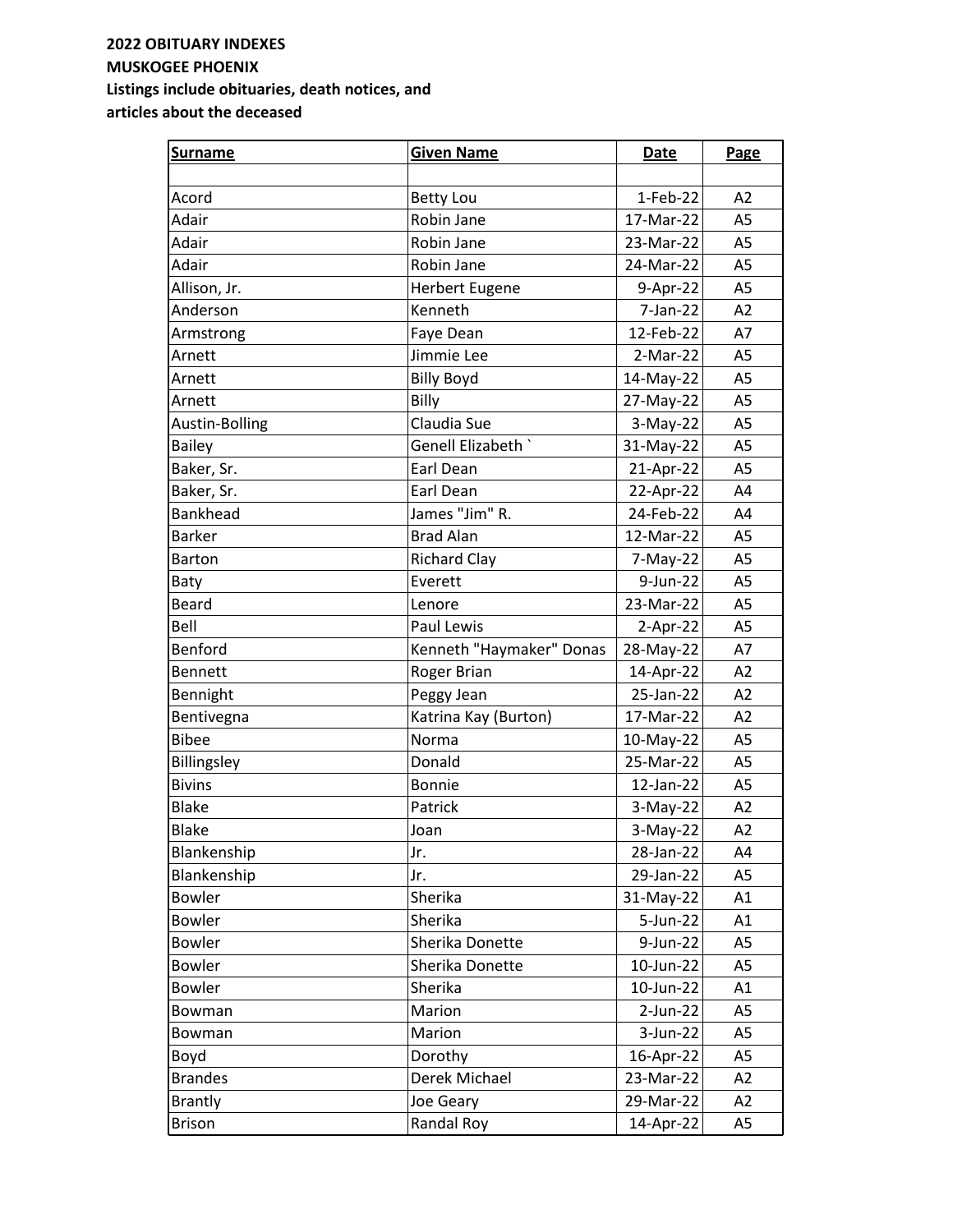| <b>Brison</b>   | Randal Roy                | 16-Apr-22    | A5             |
|-----------------|---------------------------|--------------|----------------|
| <b>Broaddus</b> | Donald R.                 | 8-Jan-22     | A <sub>5</sub> |
| Brogdon         | Donnie Ray                | 23-Feb-22    | A4             |
| <b>Brooks</b>   | <b>Richard Lee</b>        | 12-Jan-22    | A <sub>5</sub> |
| <b>Brooks</b>   | <b>Mignon Mallay</b>      | 15-Jan-22    | A <sub>5</sub> |
| Brown           | Junior Xion               | 19-Jan-22    | A <sub>5</sub> |
| <b>Brown</b>    | Junior Xion               | 20-Jan-22    | A <sub>5</sub> |
| Brown           | Mary Sue                  | 10-Mar-22    | A4             |
| <b>Brown</b>    | Sherman (Pastor)          | 24-Mar-22    | A <sub>5</sub> |
| <b>Brown</b>    | Sherman (Pastor)          | 25-Mar-22    | A <sub>5</sub> |
| Brown, Sr.      | <b>Willoman Carnillis</b> | 24-Mar-22    | A <sub>5</sub> |
| Brown, Sr.      | <b>Willoman Carnillis</b> | 25-Mar-22    | A <sub>5</sub> |
| <b>Bruce</b>    | Mildred Whitley           | 20-Jan-22    | A <sub>5</sub> |
| <b>Bruce</b>    | Mildred Whitley           | $21$ -Jan-22 | A <sub>5</sub> |
| <b>Bruce</b>    | Mildred Whitley           | 22-Jan-22    | A <sub>5</sub> |
| <b>Bruce</b>    | Deloris Ilene (Anders)    | 26-Mar-22    | A <sub>5</sub> |
| Buchanan, Sr.   | James Lewis               | 9-Mar-22     | A <sub>5</sub> |
| <b>Buck</b>     | Kelton                    | 8-Jan-22     | A <sub>5</sub> |
| <b>Buckland</b> | Herbert (Herb) Lee        | 9-Mar-22     | A <sub>5</sub> |
| <b>Buckner</b>  | Skyler Dewayne            | 5-Jun-22     | A1             |
| Byington, Sr.   | Danny Jewell              | 25-Mar-22    | A <sub>5</sub> |
| Campbell        | Hubert "Hugh" Wayne       | $2-Apr-22$   | A <sub>5</sub> |
| Carlile, Jr.    | Thomas S.                 | 13-May-22    | A7             |
| Carnagey        | Ruth Josephine            | 8-Jun-22     | A <sub>5</sub> |
| Carpenter       | Naomi Frances             | 27-Apr-22    | A <sub>5</sub> |
| Carson          | Robert                    | 12-Feb-22    | A7             |
| Carson          | Wanda M.                  | 5-Jun-22     | A <sub>5</sub> |
| Carswell        | Charles                   | 5-Apr-22     | A2             |
| Cartwright      | David C.                  | 24-Mar-22    | A <sub>5</sub> |
| Castillo        | Carole                    | 29-Mar-22    | A2             |
| Charles         | Dixie Louise              | 21-May-22    | A7             |
| Childress       | Marjorie                  | $1-Apr-22$   | A5             |
| Clare           | Joan Margaret (Gerdes)    | 18-Feb-22    | A <sub>5</sub> |
| Cleveland       | Philip Carl               | 9-Apr-22     | A5             |
| Coburn, Jr.     | <b>Charles David</b>      | 3-Feb-22     | A4             |
| Coleman         | Barbara Ann               | 3-Feb-22     | A4             |
| Coleman         | Barbara Ann               | 4-Feb-22     | A5             |
| Coleman         | Jeanette Ellen            | 11-Mar-22    | A6             |
| Condit          | Ezavier                   | 12-Apr-22    | A2             |
| Cook            | Charles J.                | 26-Jan-22    | A4             |
| Copeland        | Virginia "Ginny"          | 16-Mar-22    | A5             |
| Crittenden      | John David                | $2$ -Jun-22  | A5             |
| Crum            | Jess "JC" Charles         | 14-Apr-22    | A5             |
| Dale            | Geneva Johnson            | 21-Apr-22    | A5             |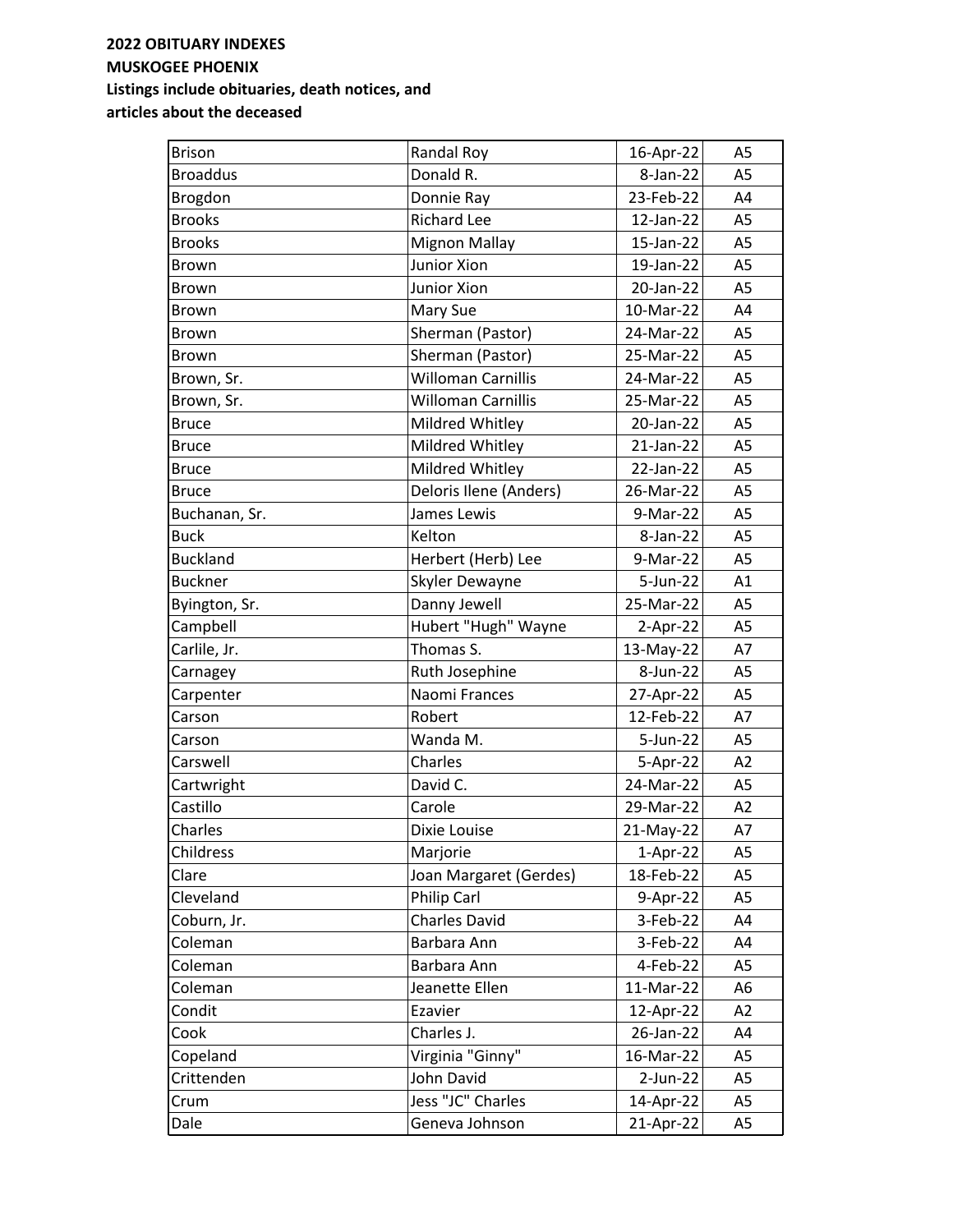| Dale            | Geneva "Doll" Johnson  | 22-Apr-22   | A4             |
|-----------------|------------------------|-------------|----------------|
| Damme           | Justin Tyler           | $1-Mar-22$  | A <sub>5</sub> |
| Day             | Jerry Lynn             | 19-Feb-22   | A <sub>5</sub> |
| Dean            | Mildred                | 27-Jan-22   | A4             |
| Dean            | <b>Mildred Marie</b>   | 28-Jan-22   | A4             |
| Defoor          | Ray                    | 19-Feb-22   | A <sub>5</sub> |
| Denney          | Richard                | $4-May-22$  | A <sub>5</sub> |
| Dennis          | Janet                  | $6$ -Jan-22 | A <sub>5</sub> |
| Derks           | Harold Dean            | 11-May-22   | A <sub>5</sub> |
| Dewitt          | Sherrie Lynn (Robuck)  | 16-Feb-22   | A <sub>5</sub> |
| Dewitt          | Sherrie Lynn (Robuck)  | 17-Feb-22   | A <sub>5</sub> |
| Dewitt          | Sherrie Lynn (Robuck)  | 18-Feb-22   | A <sub>5</sub> |
| Diep            | Thuy                   | $2$ -Jun-22 | A <sub>5</sub> |
| Dillingham      | Mary Ann               | 24-Mar-22   | A <sub>5</sub> |
| Dillingham      | Mary Ann               | 25-Mar-22   | A <sub>5</sub> |
| <b>Dismukes</b> | Robert "Alan"          | 5-Feb-22    | A <sub>5</sub> |
| Dodd            | Vivienne "Jeanie" Jean | 13-Jan-22   | A <sub>5</sub> |
| Dornan          | Patsy June             | 8-Jan-22    | A <sub>5</sub> |
| Dotson          | David Lee              | $2-Apr-22$  | A <sub>5</sub> |
| Dugan           | Roger Lee              | 22-Apr-22   | A4             |
| <b>Dukes</b>    | <b>Betty Sue</b>       | 20-Apr-22   | A <sub>5</sub> |
| Dunlap          | <b>Terry Lee</b>       | 27-Jan-22   | A4             |
| Durbin          | Mary                   | $2$ -Jun-22 | A2             |
| Durham          | Judy                   | 20-Jan-22   | A <sub>5</sub> |
| Duvall          | Cindy Lea Matthews     | 5-Feb-22    | A <sub>5</sub> |
| Duvall          | Cindy Lea Matthews     | 8-Feb-22    | A <sub>5</sub> |
| Eagan           | Joyce Elayne           | 25-May-22   | A <sub>5</sub> |
| Edwards         | Billie Jo (Ward)       | 15-Mar-22   | A <sub>5</sub> |
| <b>Ellis</b>    | Ronnie                 | 25-Feb-22   | A4             |
| <b>Ellis</b>    | Ronnie Dale            | 26-Feb-22   | A7             |
| Elmore          | Lee Etta               | 21-May-22   | A7             |
| <b>Etris</b>    | Michael                | 10-May-22   | A <sub>5</sub> |
| Evans           | Amanda Christine       | 4-Jan-22    | A <sub>5</sub> |
| Evans, Sr.      | James Earl             | 8-Jun-22    | A <sub>5</sub> |
| Farmer          | Jackie                 | 4-Jan-22    | A5             |
| Farmer          | Jackie                 | $5$ -Jan-22 | A5             |
| Faulconer       | Linda Pearl            | 3-Mar-22    | A <sub>5</sub> |
| Field           | John Dee               | 15-Jan-22   | A <sub>5</sub> |
| Finney          | <b>Bruce</b>           | 9-Mar-22    | A <sub>5</sub> |
| Flesher         | Greta Ray              | 19-Jan-22   | A <sub>5</sub> |
| Flusche         | Roxie Jane             | 19-May-22   | A <sub>5</sub> |
| Flusche-Eller   | <b>Barbara</b>         | 12-Jan-22   | A <sub>5</sub> |
| Fox             | Keegan Fred Lee        | $2-Apr-22$  | A5             |
| Freeman         | Robert L.              | 9-Apr-22    | A5             |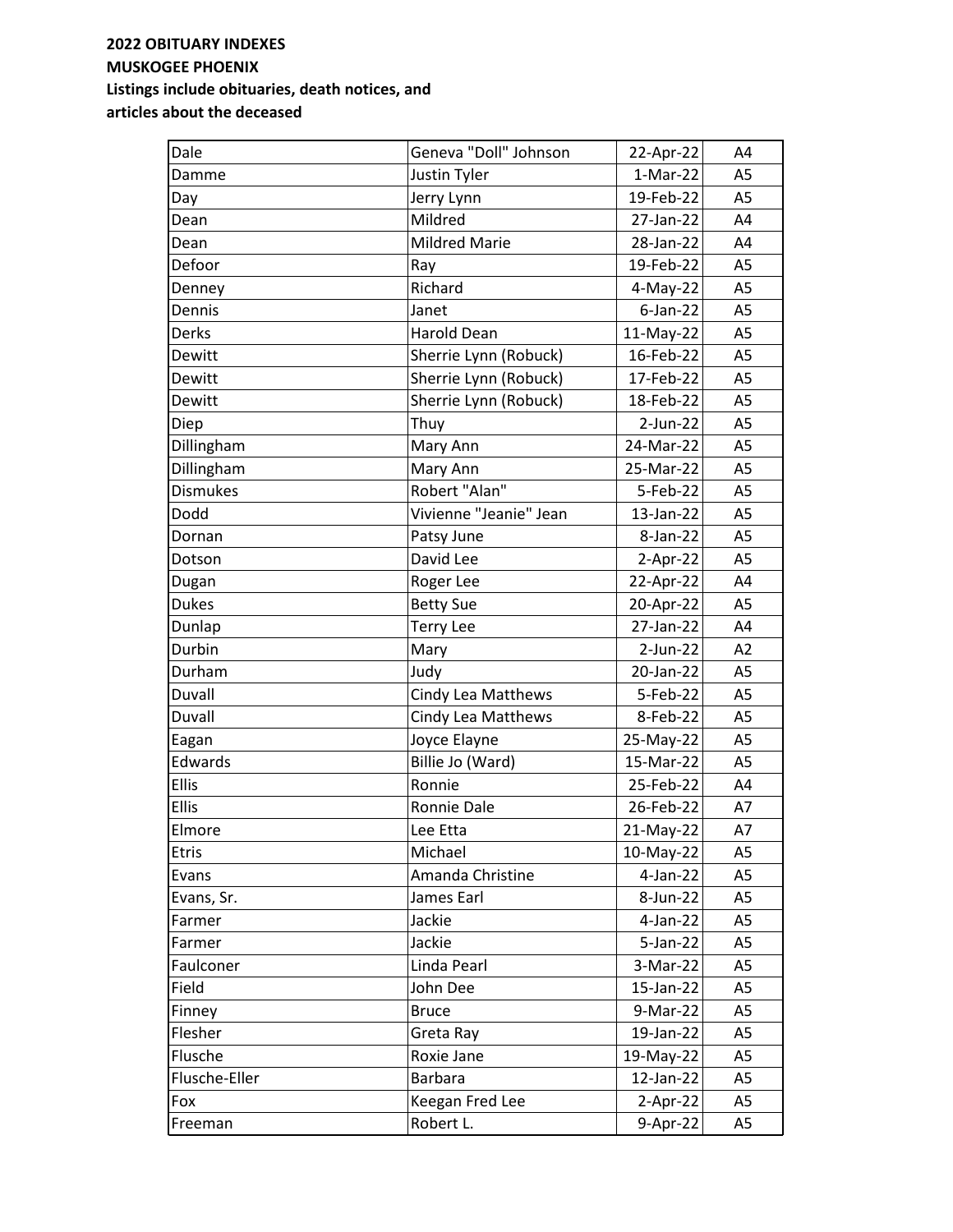| Fulton           | Winfred "Peg" Ezra    | $2$ -Jun-22  | A <sub>5</sub> |
|------------------|-----------------------|--------------|----------------|
| Fultz            | Maggie Gerie          | 16-Feb-22    | A <sub>5</sub> |
| Galluzzi         | Marie                 | 3-Feb-22     | A4             |
| Ganter, Jr.      | Lewis Carl            | 5-Mar-22     | A <sub>5</sub> |
| Garcia           | Jon Ward              | 23-Apr-22    | A7             |
| Garner-Cox       | Ulicia                | 13-May-22    | A2             |
| Garrett          | <b>Thomas Andrew</b>  | 30-Apr-22    | A <sub>5</sub> |
| Garrett          | Terry (Rev.)          | 3-May-22     | A <sub>5</sub> |
| Garrett          | Terry (Rev.)          | $4-May-22$   | A <sub>5</sub> |
| Garrison         | <b>Norris Ronald</b>  | $3-Jun-22$   | A <sub>5</sub> |
| Gorbett          | Jo                    | 24-Mar-22    | A <sub>5</sub> |
| Gorman           | Patty                 | 23-Feb-22    | A4             |
| Gorman           | Patty                 | 24-Feb-22    | A4             |
| Gorman           | Patty                 | 26-Feb-22    | A7             |
| Gragg            | John Taylor "Porky"   | 25-May-22    | A <sub>5</sub> |
| Grant            | Denise                | 20-Jan-22    | A <sub>5</sub> |
| Graves, Jr.      | Otis                  | 24-Feb-22    | A4             |
| Gray             | Harlie                | $3-May-22$   | A <sub>5</sub> |
| Green            | Mary Ellen            | 9-Apr-22     | A <sub>5</sub> |
| Green            | Amanda                | 3-Jun-22     | A8             |
| Greenhaw         | Linda Faye            | 7-Apr-22     | A <sub>5</sub> |
| Greer            | <b>Glen Earl</b>      | 27-Apr-22    | A <sub>5</sub> |
| Griffin          | Steffon               | 18-Jan-22    | A <sub>5</sub> |
| Griffin, Jr.     | <b>Leland Gardner</b> | 8-Jan-22     | A <sub>5</sub> |
| Grigsby          | Betty L.              | 21-May-22    | A7             |
| Gugello          | Dian Elaine Hughes    | $3-May-22$   | A <sub>5</sub> |
| Guy              | Florence M.           | 30-Apr-22    | A <sub>5</sub> |
| Hackler          | Geneva Jean           | $12$ -Jan-22 | A <sub>5</sub> |
| Haddock          | <b>Fred Amos</b>      | 3-Mar-22     | A <sub>5</sub> |
| Harden           | Mabel                 | 11-Feb-22    | A <sub>5</sub> |
| Harden           | Mabel                 | 12-Feb-22    | A7             |
| Harjo            | Josh Lee              | 18-May-22    | A5             |
| Hatcher          | Chuck                 | 5-Jun-22     | A <sub>5</sub> |
| Haynes           | Randal Roy            | 25-May-22    | A2             |
| Hays, Jr.        | Arthur Graham         | 19-Mar-22    | A <sub>9</sub> |
| Hayward          | Margie Kay (Todd)     | 15-Mar-22    | A5             |
| Henderson        | Arcie Paul            | 8-Mar-22     | A5             |
| Henderson        | Russell Lynn          | 26-Mar-22    | A5             |
| Hendricks        | Christine Julia       | 8-Apr-22     | A5             |
| Hendricks        | Christine Julia       | 9-Apr-22     | A5             |
| <b>Hendricks</b> | Christine Julia       | 12-Apr-22    | A5             |
| Henson           | Mary Ellen "Granny"   | 19-Jan-22    | A <sub>5</sub> |
| <b>Hicks</b>     | <b>Wiley Eugene</b>   | 16-Mar-22    | A5             |
| <b>Higgins</b>   | Johnny                | 8-Apr-22     | A2             |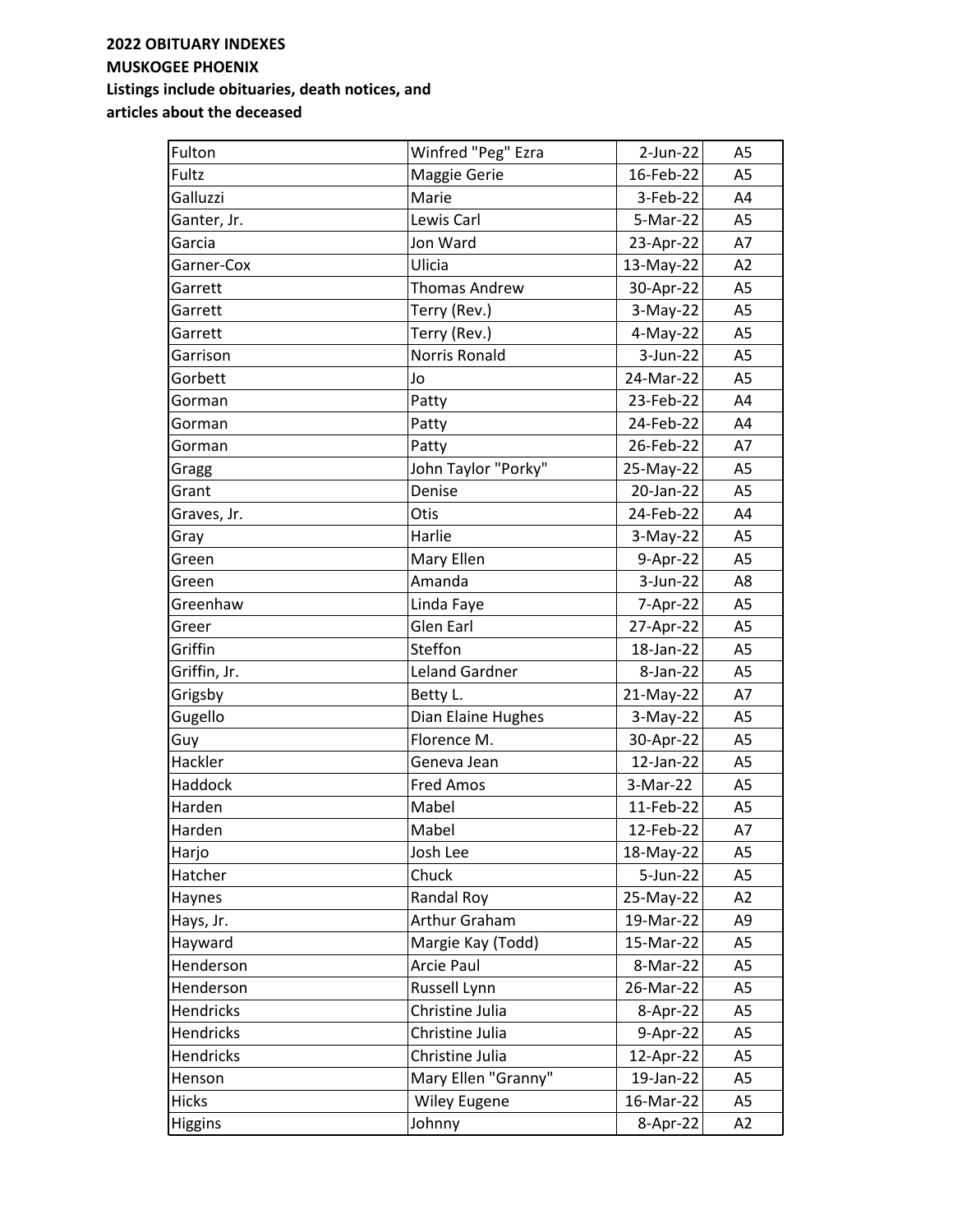| Hill           | Robert "Bob"          | 26-Jan-22   | A4             |
|----------------|-----------------------|-------------|----------------|
| Hill           | <b>Barbara</b>        | 26-Jan-22   | A4             |
| Hill           | Benjamin "Benjy"      | 26-Apr-22   | A1             |
| Hill           | Stephen               | 26-Apr-22   | A1             |
| Hill           | Phyllis Marie         | $5-May-22$  | A4             |
| Hill           | Phyllis Marie         | $6$ -May-22 | A <sub>5</sub> |
| Hilton         | Patricia Ann          | 26-May-22   | A <sub>5</sub> |
| Hinkle         | Martha Ellen (Lilley) | $2-Mar-22$  | A <sub>5</sub> |
| Hitchye        | <b>Trebreh Lanell</b> | $4-May-22$  | A <sub>5</sub> |
| Hitchye        | <b>Trebreh Lanell</b> | $5-May-22$  | A4             |
| Holt           | Gary                  | 23-Mar-22   | A <sub>5</sub> |
| Hopkins        | Vellenta (Reed)       | 3-Mar-22    | A <sub>5</sub> |
| Hopkins        | Becky Lynn            | 22-Mar-22   | A2             |
| <b>Hopkins</b> | Rebecca Lynn          | 23-Mar-22   | A <sub>5</sub> |
| Horn           | Sonya Lynn            | 14-Jan-22   | A <sub>5</sub> |
| Horn           | Sonya Lynn            | 15-Jan-22   | A <sub>5</sub> |
| Horton         | John Carl             | 9-Mar-22    | A <sub>5</sub> |
| Houke          | Zaiven Wyatt          | 13-Apr-22   | A <sub>5</sub> |
| Howell         | Gary Lee              | 27-Jan-22   | A4             |
| Hubler         | <b>Billy Moroni</b>   | 19-May-22   | A <sub>5</sub> |
| Hughes         | Louise                | 3-Jun-22    | A <sub>5</sub> |
| Hunt           | Keith                 | 24-Mar-22   | A <sub>5</sub> |
| Husen          | Stephanie (Dr.)       | 3-Jun-22    | A8             |
| Hutchens       | Charlene              | 29-Jan-22   | A <sub>5</sub> |
| Hutson         | Corine                | 19-Feb-22   | A <sub>5</sub> |
| Hutson         | Earl                  | 19-Feb-22   | A <sub>5</sub> |
| Hyslope        | Ruby Kathern          | 24-May-22   | A <sub>5</sub> |
| Ivy            | George Lewis          | $1$ -Jun-22 | A <sub>5</sub> |
| Jackson        | Dwayne                | 13-Apr-22   | A2             |
| Jackson        | <b>Tyler David</b>    | 21-Apr-22   | A <sub>5</sub> |
| James          | Dewayne               | 26-Feb-22   | A2             |
| Jernigan       | Robert (Bob) Lee      | 12-Mar-22   | A <sub>5</sub> |
| Johnson        | Carol                 | $1-Feb-22$  | A2             |
| Johnson        | <b>Irene Mattie</b>   | 9-Feb-22    | A <sub>5</sub> |
| Johnson        | Craig (Sgt.)          | 16-Feb-22   | A2             |
| Johnson        | Craig (Sgt.)          | 16-Apr-22   | A2             |
| Johnson        | Craig (Sgt.)          | 19-Apr-22   | A2             |
| Johnson        | Craig (Sgt.)          | 22-Apr-22   | A2             |
| Johnson        | Craig (Sgt.)          | 23-Apr-22   | A2             |
| Johnson        | Craig (Sgt.)          | 28-Apr-22   | A2             |
| Johnson        | Glenda Faye           | 24-May-22   | A <sub>5</sub> |
| Johnson        | Glenda Faye           | 25-May-22   | A <sub>5</sub> |
| Johnson, Sr.   | Robert James          | 9-Mar-22    | A <sub>5</sub> |
| Jones          | Clayton               | 4-Jan-22    | A2             |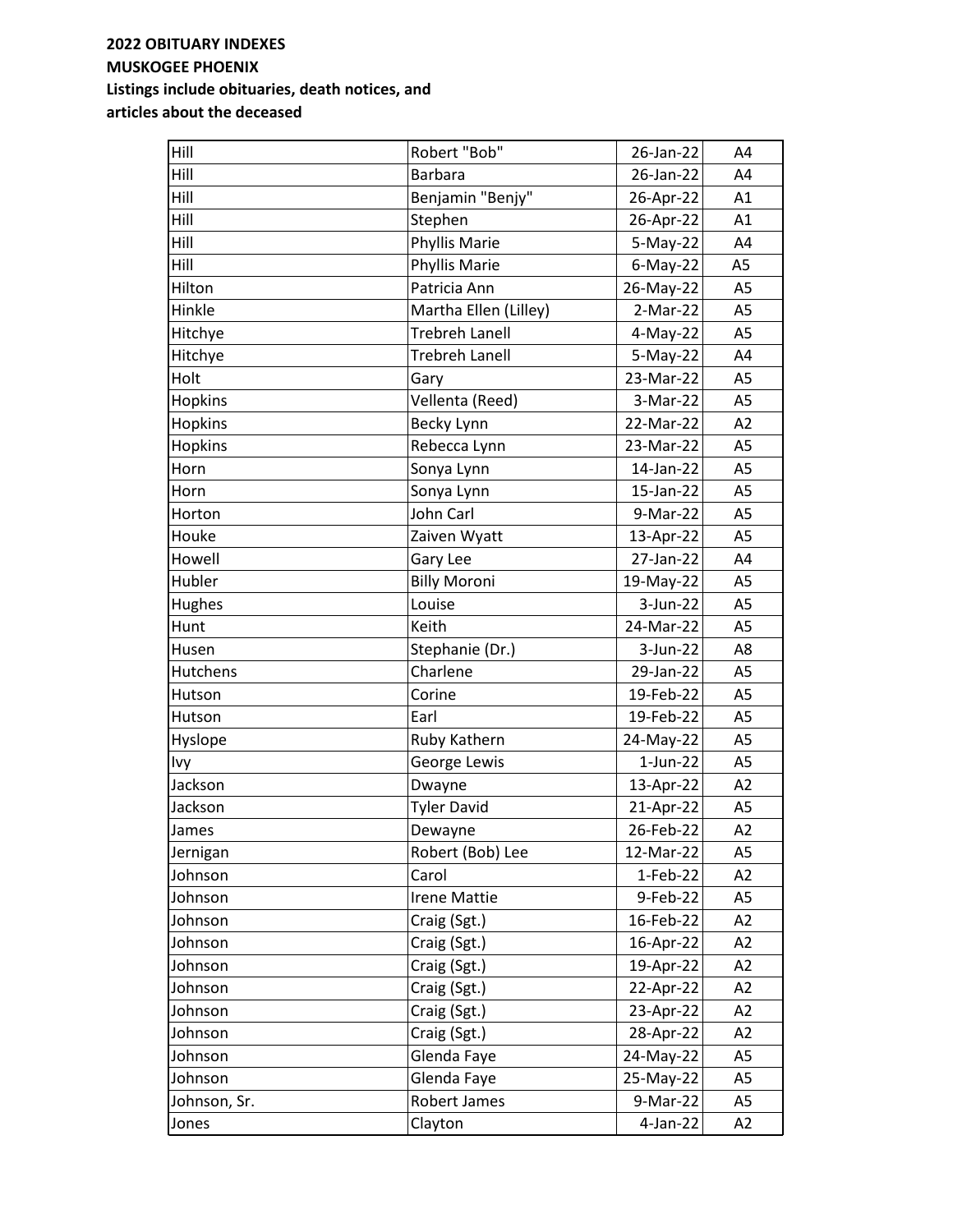| Jones                    | David Lee              | $1-Mar-22$ | A5             |
|--------------------------|------------------------|------------|----------------|
| Jones                    | Maggie Lee             | 24-Mar-22  | A <sub>5</sub> |
| Jordan                   | Rebecca L.             | 3-Feb-22   | A4             |
| Jordan                   | Rebecca L.             | 4-Feb-22   | A <sub>5</sub> |
| Jordan                   | Rebecca L.             | 5-Feb-22   | A <sub>5</sub> |
| Kaad                     | <b>Nettie</b>          | 11-Feb-22  | A <sub>5</sub> |
| Kelley                   | Marion                 | 13-May-22  | A7             |
| Kelley                   | Marion                 | 14-May-22  | A <sub>5</sub> |
| Kelley                   | Marion                 | 17-May-22  | A7             |
| Kelly                    | Joye Belle             | 8-Feb-22   | A <sub>5</sub> |
| Kelly                    | Lessert Norman         | 5-Jun-22   | A <sub>5</sub> |
| Kenney                   | <b>Herbert King</b>    | 19-Mar-22  | A <sub>9</sub> |
| Kershaw                  | Kathryn Sue            | 12-Feb-22  | A7             |
| Kershaw                  | Kathryn Sue            | 15-Feb-22  | A <sub>5</sub> |
| <b>King</b>              | Michael Thomas "Mike"  | 15-Feb-22  | A <sub>5</sub> |
| Kirby                    | Clarence               | $3-Jun-22$ | A <sub>5</sub> |
| Kyser (Seaman 2nd Class) | D. T.                  | 24-May-22  | A1             |
| Lake                     | Jeremey                | 8-Jan-22   | A2             |
| Lamb                     | Quinley                | $1-Feb-22$ | A1             |
| Lamb                     | Quinley                | $2-Feb-22$ | A <sub>5</sub> |
| Lambert                  | <b>Walter Lewis</b>    | 31-May-22  | A <sub>5</sub> |
| Laminack                 | <b>Cullen Eugene</b>   | $2-Jun-22$ | A <sub>5</sub> |
| Lane                     | Amanda Kay             | 11-Mar-22  | A1             |
| Langton                  | Kathleen               | 26-Jan-22  | A4             |
| Lanier                   | Larry                  | 13-Jan-22  | A <sub>5</sub> |
| Lauber                   | William                | 19-Mar-22  | A2             |
| Lauber                   | Christine              | 19-Mar-22  | A2             |
| Lauber                   | Regan                  | 19-Mar-22  | A2             |
| Lauber                   | William                | 30-Mar-22  | A2             |
| Lauber                   | Christine              | 30-Mar-22  | A2             |
| Lauber                   | Regan                  | 30-Mar-22  | A2             |
| Laughlin                 | Charles                | 16-Mar-22  | A5             |
| Laymon                   | Mitchell Dean          | 14-Jan-22  | A <sub>5</sub> |
| Leep                     | <b>Michael Anthony</b> | 16-Mar-22  | A5             |
| Lemar                    | Patricia               | 14-May-22  | A2             |
| Lemar, Jr.               | Leonard                | 14-May-22  | A2             |
| Lewis                    | Sandra Kay             | 15-Jan-22  | A5             |
| Lewis                    | Vickie Lynn            | 17-Feb-22  | A <sub>5</sub> |
| Long                     | Mark Alan              | 15-Apr-22  | A2             |
| Lopez                    | Leticia                | 4-Jan-22   | A5             |
| Louis                    | Michael                | 3-Jun-22   | A1             |
| Louise                   | Rita                   | 12-Apr-22  | A5             |
| Love                     | Espanola Ruth          | 25-Mar-22  | A5             |
| Love                     | Espanola Ruth          | 31-Mar-22  | A4             |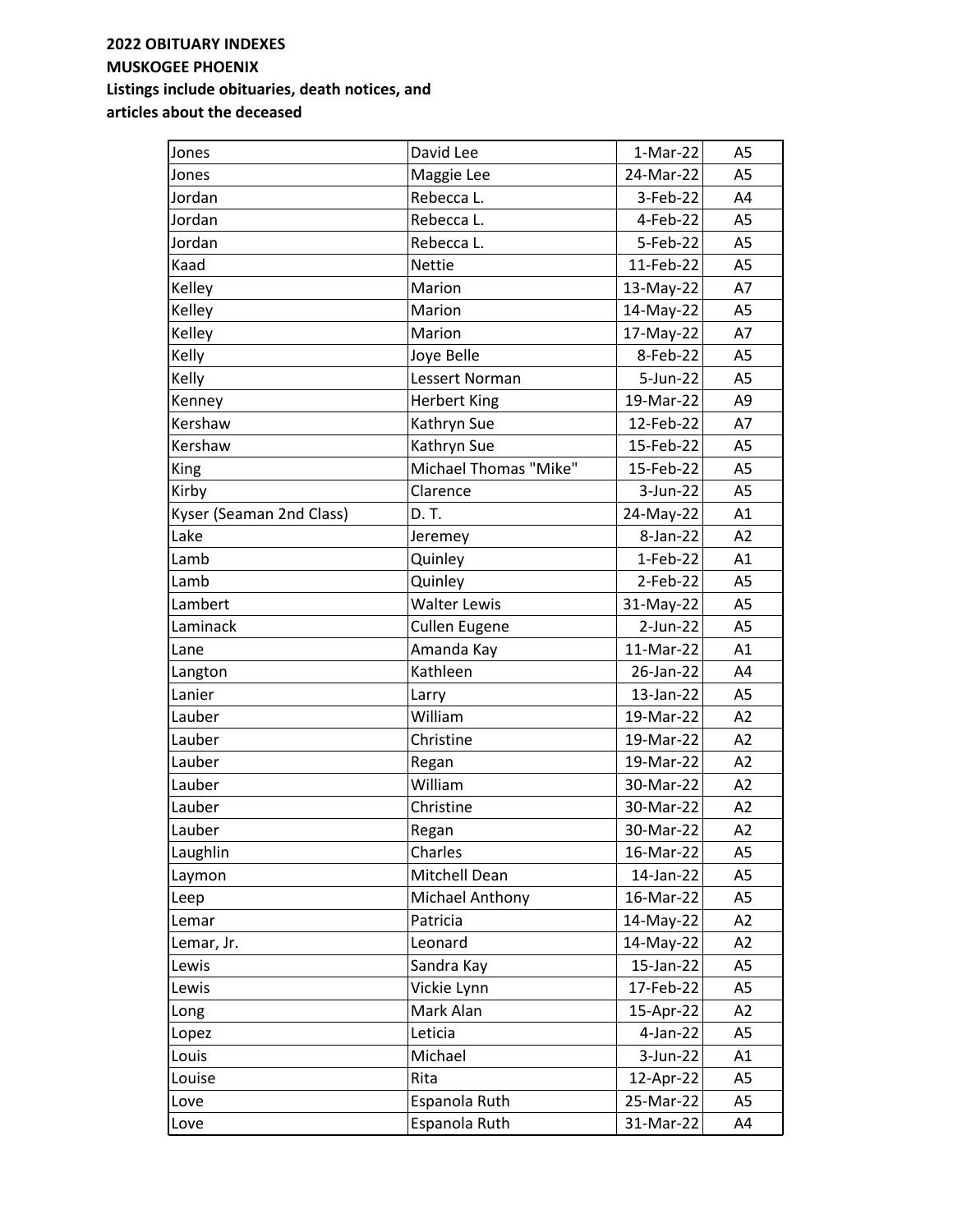| Love              | William              | $3$ -Jun-22 | A8             |
|-------------------|----------------------|-------------|----------------|
| Lowe              | Winfred              | 18-Jan-22   | A2             |
| Lumpkin           | Lewcreetia Annette   | 25-Mar-22   | A <sub>5</sub> |
| Mackey, III       | George "Butch" Amos  | 15-Mar-22   | A <sub>5</sub> |
| MacMillan, Jr.    | Robert "Doug"        | 17-Mar-22   | A <sub>5</sub> |
| Maize             | Gary                 | 5-Feb-22    | A4             |
| Martin            | Timothy              | 13-Jan-22   | A2             |
| Martin            | Euna                 | 10-May-22   | A <sub>5</sub> |
| Martray           | <b>Frances Marie</b> | 8-Jun-22    | A <sub>5</sub> |
| Matthews, Jr.     | William Hayes (Dr.)  | $5$ -Jan-22 | A <sub>5</sub> |
| Mattingly         | Richard              | 25-Jan-22   | A2             |
| Maxwell           | Maurice              | 15-Jan-22   | A <sub>5</sub> |
| Maxwell           | Maurice              | 20-Jan-22   | A <sub>5</sub> |
| McBride           | Kimberly Dawn        | 9-Jun-22    | A <sub>5</sub> |
| <b>McCarter</b>   | <b>Thomas Allen</b>  | 13-Apr-22   | A <sub>5</sub> |
| McClendon, Jr.    | Tommy                | 20-Jan-22   | A2             |
| McCollough        | Frank                | 17-Mar-22   | A <sub>5</sub> |
| McConnell         | Helen Elizabeth      | 8-Apr-22    | A <sub>5</sub> |
| McConnell         | Helen Elizabeth      | 9-Apr-22    | A <sub>5</sub> |
| McConnell         | Helen Elizabeth      | 14-Apr-22   | A <sub>5</sub> |
| McConnell         | Helen Elizabeth      | 15-Apr-22   | A <sub>5</sub> |
| McCorkle          | Mariscka             | $4-Jan-22$  | A2             |
| <b>McCormick</b>  | William Glenn        | $6$ -Jan-22 | A <sub>5</sub> |
| <b>McCormick</b>  | William Glenn        | 7-Jan-22    | A <sub>5</sub> |
| McCoy             | Judy                 | 13-Jan-22   | A <sub>5</sub> |
| McDuffey, Jr.     | Samuel Everett       | 22-Apr-22   | A4             |
| <b>McWilliams</b> | Mary Lou             | 10-May-22   | A <sub>5</sub> |
| <b>Meeks</b>      | Clara Ann            | 27-May-22   | A <sub>5</sub> |
| Miesner           | <b>Richard Lee</b>   | 8-Feb-22    | A <sub>5</sub> |
| Millard           | <b>Glenn Edward</b>  | 30-Mar-22   | A <sub>5</sub> |
| Miller            | Pauline              | $5$ -Jan-22 | A <sub>5</sub> |
| Miller            | <b>Jed Clayton</b>   | 19-Jan-22   | A <sub>5</sub> |
| Miller            | Rebecca              | 2-Jun-22    | A2             |
| Mitchell          | Herbert              | 27-Jan-22   | A4             |
| Mitchell          | Herbert              | 28-Jan-22   | A4             |
| Mitchell          | Wilford              | 11-Jun-22   | A <sub>5</sub> |
| Montoya-Mata      | Matias (Mr.)         | 9-Mar-22    | A <sub>5</sub> |
| Montoya-Mata      | Matias (Mr.)         | 10-Mar-22   | A4             |
| Moore             | <b>Betty Lois</b>    | 8-Jan-22    | A <sub>5</sub> |
| Moore             | <b>Betty Lois</b>    | 8-Jan-22    | A <sub>5</sub> |
| Moore             | Roger Allen          | 3-Feb-22    | A4             |
| Moore             | Charles Kim          | 16-Mar-22   | A2             |
| Morrison          | Eldon Leo "Buddy"    | 2-Feb-22    | A <sub>5</sub> |
| Murray, Sr.       | Aubert Baker-Coleman | 18-May-22   | A <sub>5</sub> |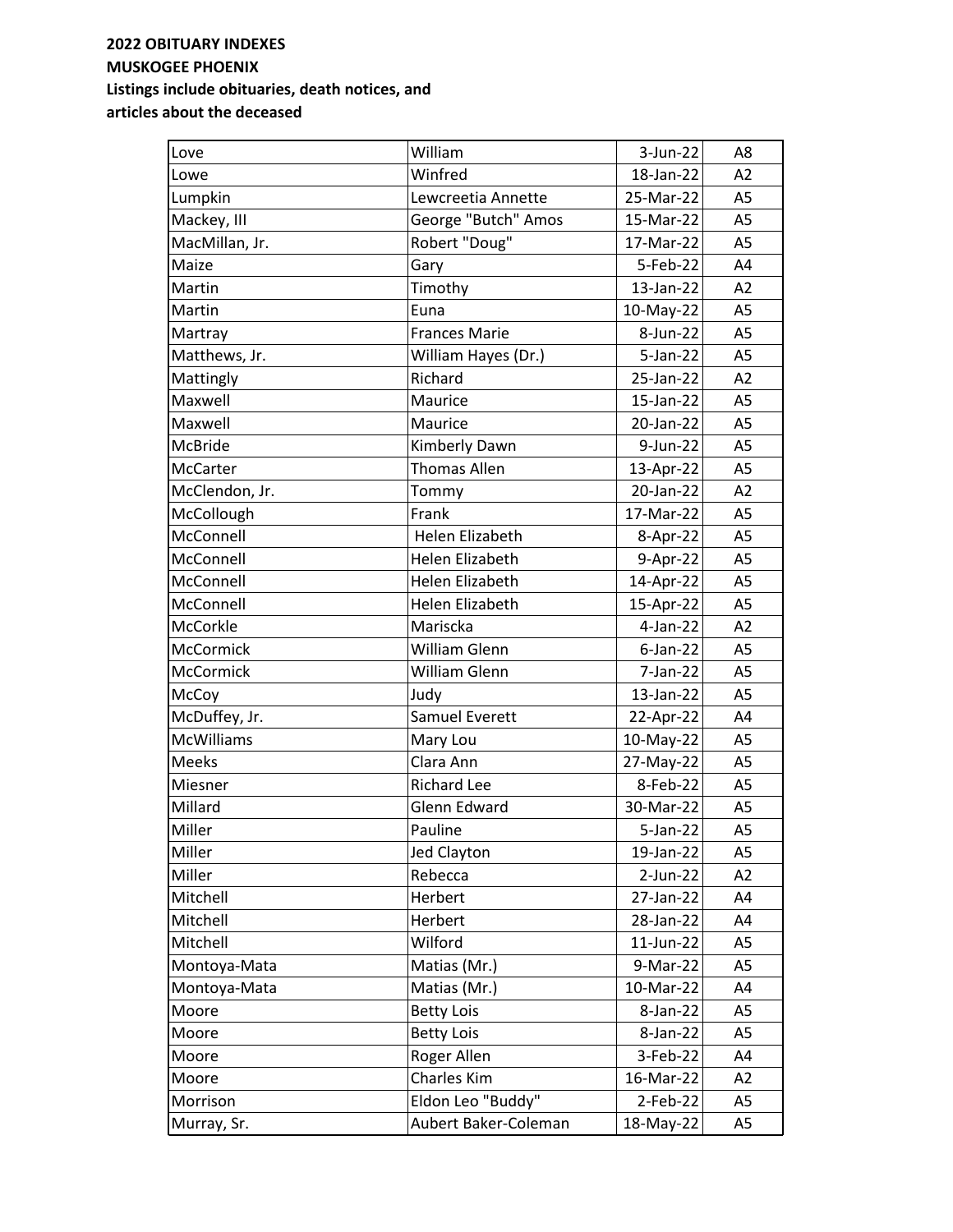| Murray, Sr. | Aubert Baker-Coleman | 19-May-22   | A <sub>5</sub> |
|-------------|----------------------|-------------|----------------|
| Nelson      | Ronnie Lee           | 7-Jan-22    | A <sub>5</sub> |
| Nelson      | Larry Wayne          | 31-Mar-22   | A4             |
| Neugin      | Mary Louis           | 9-Jun-22    | A <sub>5</sub> |
| Nice        | Millie Mae           | $6-Apr-22$  | A <sub>5</sub> |
| Nunley      | Alan Wade            | 17-Mar-22   | A <sub>5</sub> |
| Ortega      | Eric                 | 22-Feb-22   | A2             |
| Osborn      | Geneva               | 10-May-22   | A <sub>5</sub> |
| Overmon     | Rubert M.            | 7-Apr-22    | A <sub>5</sub> |
| Owens       | Joe                  | 27-May-22   | A <sub>5</sub> |
| Padgett     | Norman Ray           | 5-Feb-22    | A <sub>5</sub> |
| Padgett     | Kenneth Edwin        | $2-Apr-22$  | A <sub>5</sub> |
| Parham-Lee  | Amanda               | 11-May-22   | A2             |
| Parker      | Ralph                | 11-Feb-22   | A <sub>5</sub> |
| Payne       | Myrtie "Ann"         | 25-Jan-22   | A2             |
| Pearson     | <b>Willard James</b> | 29-Apr-22   | A <sub>5</sub> |
| Penn        | <b>Adelle Denise</b> | 25-May-22   | A <sub>5</sub> |
| Penn        | <b>Adelle Denise</b> | 26-May-22   | A <sub>5</sub> |
| Personette  | Arletta              | 17-Mar-22   | A <sub>5</sub> |
| Pettit      | Rodney               | 8-Feb-22    | A2             |
| Phillips    | Chick                | 8-Feb-22    | A <sub>5</sub> |
| Phillips    | Chick                | 9-Feb-22    | A <sub>5</sub> |
| Phillips    | Chick                | 10-Feb-22   | A <sub>5</sub> |
| Phillips    | Preston (Dr.)        | $3-Jun-22$  | A1             |
| Pigeon      | Dustin               | 30-Apr-22   | A2             |
| Pigg        | Linda Sue            | $7-May-22$  | A <sub>5</sub> |
| Powers      | Naomi Sue            | $1-Apr-22$  | A <sub>5</sub> |
| Price       | <b>Bobby Gene</b>    | 5-Feb-22    | A <sub>5</sub> |
| Prince, Sr. | David                | 25-Mar-22   | A <sub>5</sub> |
| Pringle     | Anne                 | 17-Feb-22   | A <sub>5</sub> |
| Quinton     | Marjorie             | 12-Apr-22   | A <sub>5</sub> |
| Quniton     | Marjorie Ann         | 13-Apr-22   | A <sub>5</sub> |
| Railey, Sr. | Michael Danny        | 13-Jan-22   | A <sub>5</sub> |
| Raincrow    | Ronnie Dean          | 22-Jan-22   | A <sub>5</sub> |
| Rains       | Chick                | 26-Jan-22   | A1             |
| Reagan      | Lena Sandy           | 13-Apr-22   | A <sub>5</sub> |
| Reschly     | Laura Louise         | 11-Jun-22   | A <sub>5</sub> |
| Revas       | Dustin               | 30-Mar-22   | A2             |
| Rice, Jr.   | Sherman              | $5$ -Jan-22 | A <sub>5</sub> |
| Richardson  | Trevor               | $6$ -May-22 | A2             |
| Riede       | Sara Virginia        | 8-Jan-22    | A <sub>5</sub> |
| Risenhoover | Marvin               | 27-Jan-22   | A4             |
| Ritchie     | Jamie Ann            | 8-Feb-22    | A5             |
| Robertson   | Dustin               | 19-Feb-22   | A5             |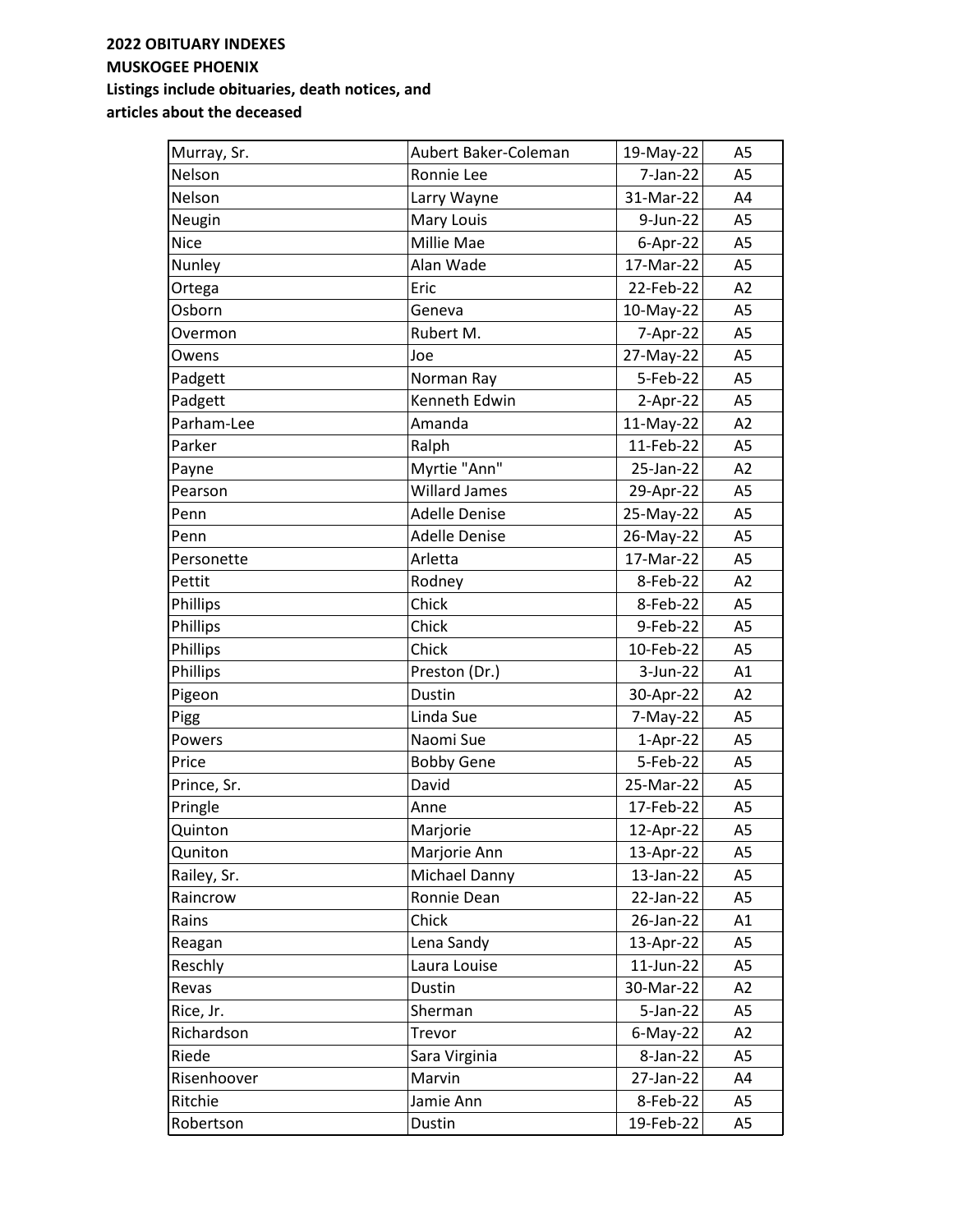| Robertson     | Lorene                      | 12-Mar-22    | A <sub>5</sub> |
|---------------|-----------------------------|--------------|----------------|
| Robinson      | Phyllis Jean                | $11$ -Jan-22 | A <sub>5</sub> |
| Rodin         | Patsy Ruth                  | 8-Jan-22     | A <sub>5</sub> |
| Rodin         | Patsy Ruth                  | 13-Jan-22    | A <sub>5</sub> |
| Rogers        | Caitlin                     | 19-Feb-22    | A2             |
| Rogers        | <b>Barbara</b>              | 26-Feb-22    | A7             |
| Rogers        | <b>Barbara</b>              | $1-Mar-22$   | A <sub>5</sub> |
| Rogers        | Felicia Leanne              | 15-Apr-22    | A <sub>5</sub> |
| Rogers        | <b>Avery Michael</b>        | 26-Apr-22    | A <sub>5</sub> |
| Ross          | <b>Ronald Earl</b>          | 29-Apr-22    | A <sub>5</sub> |
| Ross          | Ira Franklin "Babe"         | 11-May-22    | A <sub>5</sub> |
| Royse         | Harold                      | 21-May-22    | A7             |
| Rucker, Sr.   | <b>Bruce Wayne</b>          | 17-Mar-22    | A <sub>5</sub> |
| Rucker, Sr.   | <b>Bruce Wayne</b>          | 18-Mar-22    | A <sub>5</sub> |
| Ruminer       | Kathy Louise                | 25-Jan-22    | A2             |
| Salas         | Erick                       | 13-Jan-22    | A2             |
| <b>Sallis</b> | Sherry Laquita              | 28-Jan-22    | A4             |
| Sanders       | Linda                       | 27-Jan-22    | A4             |
| Sanders       | Bette Jean                  | 16-Mar-22    | A <sub>5</sub> |
| Sanders       | Quadry                      | 10-May-22    | A2             |
| Sarett        | Lara                        | 17-May-22    | A7             |
| Satterfield   | Helen Millie (Carman)       | 22-Jan-22    | A <sub>5</sub> |
| Satterfield   | <b>Helen Millie</b>         | 25-Jan-22    | A2             |
| Schneider     | Peter Michael               | $6$ -Apr-22  | A <sub>5</sub> |
| Scott         | <b>Carlene Genise White</b> | 10-May-22    | A <sub>5</sub> |
| Scott         | <b>Carlene Genise White</b> | 11-May-22    | A <sub>5</sub> |
| Seals         | Carol Lee                   | 26-Mar-22    | A <sub>5</sub> |
| Sevier        | Joyce                       | 15-Jan-22    | A <sub>5</sub> |
| Shackelford   | <b>Brian</b>                | 1-Feb-22     | A1             |
| Shackelford   | <b>Brian</b>                | $2-Feb-22$   | A <sub>5</sub> |
| Shamblin      | Cleo Leon                   | 5-Jun-22     | A <sub>5</sub> |
| Shano         | Malinda                     | 14-May-22    | A2             |
| Sharpe        | <b>Ruth Ellen Garnett</b>   | 14-May-22    | A5             |
| Shaw          | Kyle                        | 15-Feb-22    | A2             |
| Shawkey, Sr.  | <b>Richard Adams</b>        | 22-Jan-22    | A <sub>5</sub> |
| <b>Shires</b> | Sandra Kay Judkins          | 8-Jun-22     | A5             |
| Simpson       | Ralph C.                    | 12-Feb-22    | A7             |
| Simpson       | Clarence J.                 | 10-Mar-22    | A2             |
| Sloan         | Arthur Wayne                | 10-May-22    | A <sub>5</sub> |
| Smith         | Harold "Wayne"              | 4-Jan-22     | A <sub>5</sub> |
| Smith         | Mary Jo                     | 18-Jan-22    | A5             |
| Smith         | Jasmine                     | 26-Feb-22    | A2             |
| Smith         | Juanita Marie               | 9-Apr-22     | A5             |
| Smith         | Darrell Gordon              | 5-Jun-22     | A5             |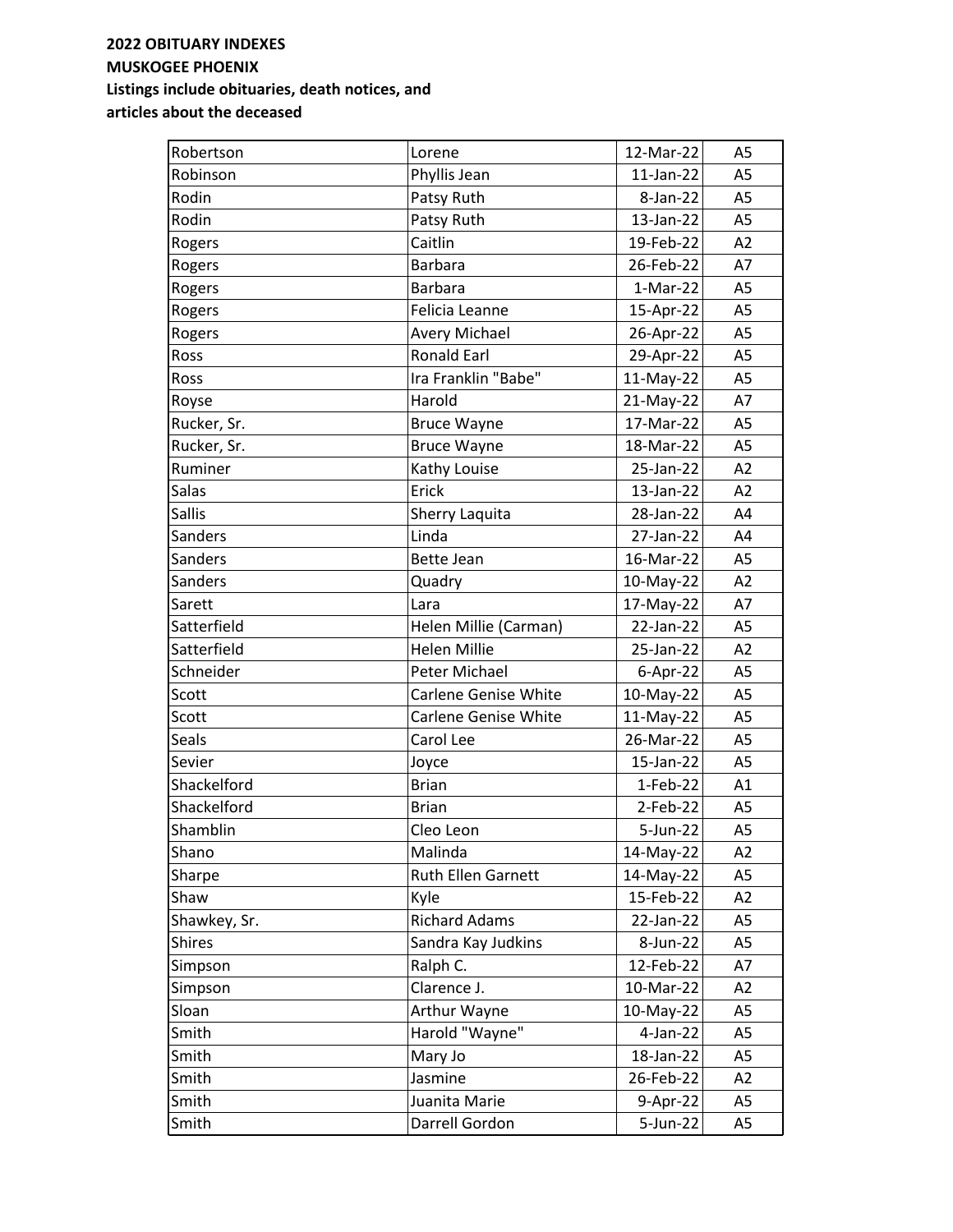| Smith                           | <b>Brian</b>          | 7-Jun-22     | A2             |
|---------------------------------|-----------------------|--------------|----------------|
| Smith                           | Juanita Marie         | 8-Apr-22     | A <sub>5</sub> |
| <b>Sparks</b>                   | Wilburn "Leon"        | $13$ -Jan-22 | A <sub>5</sub> |
| Speed                           | Carolyn A.            | 20-Jan-22    | A <sub>5</sub> |
| Stacy                           | Jimmy Lynn            | 7-Jan-22     | A <sub>5</sub> |
| <b>Staples</b>                  | Evelynn I. Brassfield | 14-May-22    | A <sub>5</sub> |
| Steighner                       | Patricia Ruth         | 15-Mar-22    | A <sub>5</sub> |
| <b>Stephens</b>                 | <b>Steve Allen</b>    | 26-Mar-22    | A <sub>5</sub> |
| Stewart                         | Norma Jane            | 12-May-22    | A <sub>5</sub> |
| <b>Stiger</b>                   | Barbara Ann           | 31-Mar-22    | A4             |
| Stone, Jr.                      | A. D.                 | 11-May-22    | A <sub>5</sub> |
| Stout                           | Jim                   | 17-May-22    | A7             |
| <b>Summers</b>                  | Marilyn Sue           | 12-Apr-22    | A <sub>5</sub> |
| <b>Tackett</b>                  | Arthur Lee            | 8-Jan-22     | A <sub>5</sub> |
| Taylor                          | Mable Marie           | 19-Jan-22    | A <sub>5</sub> |
| Taylor                          | Gregg                 | 21-May-22    | A7             |
| Thead                           | William Stuart        | 21-Jan-22    | A <sub>5</sub> |
| Thead                           | <b>William Stuart</b> | 22-Jan-22    | A <sub>5</sub> |
| Thomlinson                      | Sheri Hill            | 21-Apr-22    | A <sub>5</sub> |
| Thompson                        | Carole                | 29-Mar-22    | A2             |
| Thompson                        | Carole                | 30-Mar-22    | A <sub>5</sub> |
| Thompson                        | LaKiesha Monique      | 8-Jun-22     | A <sub>5</sub> |
| Thompson                        | LaKiesha Monique      | 9-Jun-22     | A <sub>5</sub> |
| Thornton                        | Margaret Ann "Becky"  | 4-Feb-22     | A <sub>5</sub> |
| Thornton                        | Margaret Ann "Becky"  | 5-Feb-22     | A <sub>5</sub> |
| Thorpe                          | Vanessa               | 25-Mar-22    | A <sub>5</sub> |
| <b>Tippey</b>                   | DeAnna                | 1-Feb-22     | A1             |
| <b>Tippey</b>                   | DeAnna                | $2-Feb-22$   | A <sub>5</sub> |
| <b>Toles</b>                    | Deborah               | 27-Jan-22    | A4             |
| Tucker                          | Keith                 | 5-Apr-22     | A <sub>5</sub> |
| Turtle                          | Patsy Ruth            | 10-Mar-22    | A4             |
| Twining                         | Nicholas              | 19-Feb-22    | A2             |
| Ulrich                          | <b>Bertha Delores</b> | $5-May-22$   | A4             |
| Utley                           | Lucille "Keener"      | 26-Jan-22    | A4             |
| Vann                            | Linda                 | 21-Apr-22    | A <sub>5</sub> |
| Vann                            | Linda                 | 22-Apr-22    | A4             |
| Vann                            | Linda                 | 28-Apr-22    | A5             |
| Vann                            | Linda                 | 29-Apr-22    | A <sub>5</sub> |
| Villines                        | Bill                  | 17-Mar-22    | A <sub>5</sub> |
| Waggoner (Specialist U.S. Army) | Leonard Lowe          | 4-Jan-22     | A <sub>5</sub> |
| Walker                          | Terry Kay             | 20-Jan-22    | A <sub>5</sub> |
| Walker                          | <b>Bernice Mathis</b> | 3-Feb-22     | A4             |
| Walker                          | W. C.                 | 31-Mar-22    | A4             |
| Walker                          | Guy                   | 20-Apr-22    | A2             |